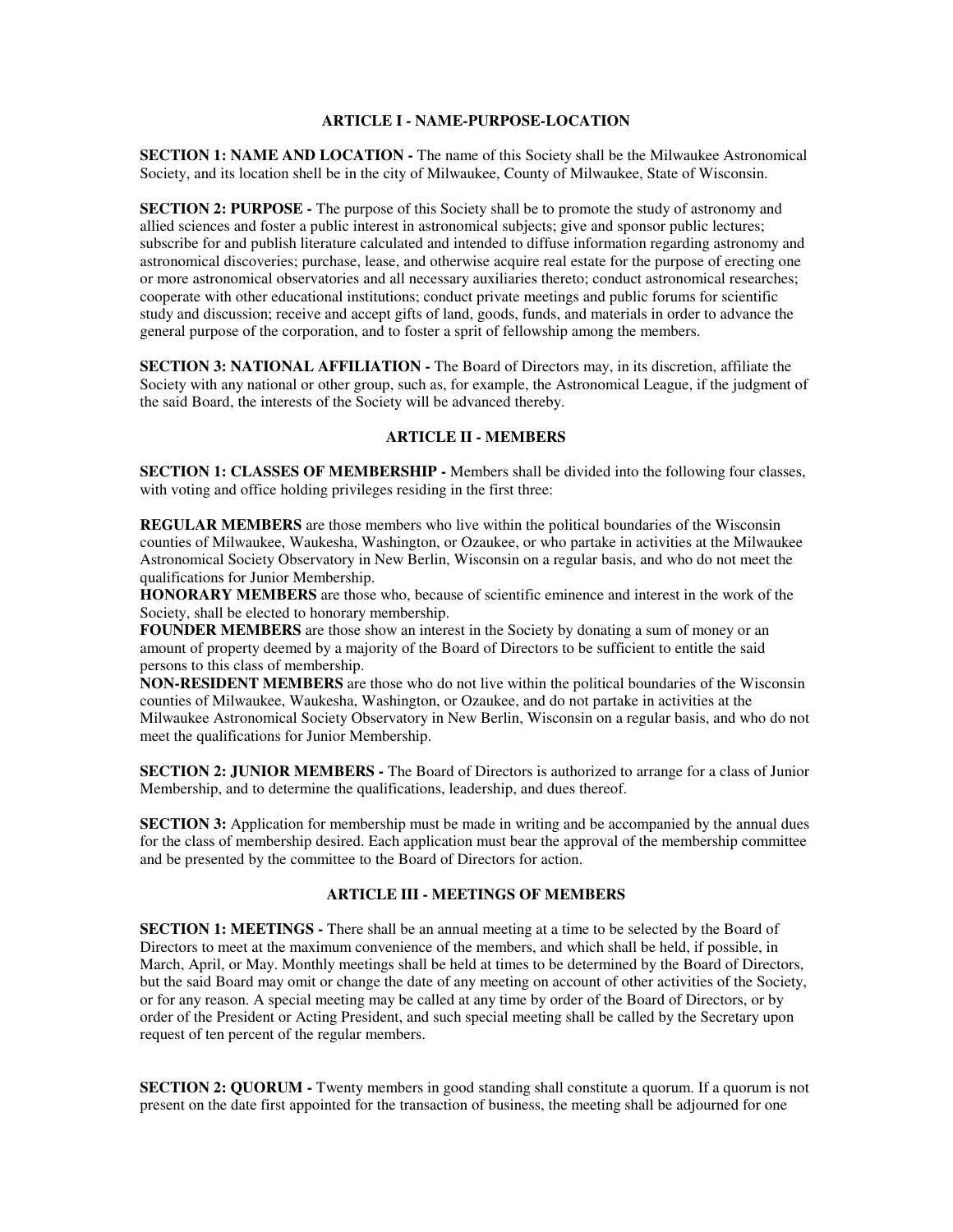week and a second notice shall be sent to all members, and those members present at the time and place fixed in such second notice shall constitute a quorum for the transaction of all business.

**SECTION 3: POWER OF MEETINGS -** At any meeting the members may decide upon any question of interest to the society, and upon appeal of two members may reverse any decision of the Board of Directors. If notice of the meeting shall have specified the question to be considered, the members at such meeting by three-fourths vote of the members present, remove any officer or member of the Board of Directors and fill the vacancy caused by such removal.

### **ARTICLE IV - DUES**

**SECTION 1: REGULAR MEMBERS -** Each regular member shall pay established annual due which shall entitle him to participate in a group subscription to a national astronomical publication. Any relative of a regular member residing at the same address may, upon payment of an established minimal annual dues, secure all privileges of regular membership except subscriptions and publications.

**SECTION 2: NON-RESIDENT MEMBERS -** Each non-resident member shall pay established annual due which shall entitle him to participate in a group subscription to a national astronomical publication.

**SECTION 3: HONORARY AND FOUNDER MEMBERS -** Honorary and Founder members shall not be required to pay dues, but shall pay for the group subscription to a national astronomical publication, plus an amount to cover the Society's mailing cost.

**SECTION 4: DUES PAYABLE -** In the case of renewing members, all dues are payable by the first day of September of each year. In the case of new members, dues shall accompany applications; whenever a new member joins on or after December first, the Treasurer shall be authorized to pro-rate, on a monthly basis, that portion of the first year's dues which are not applied on a group subscription. Dues may be changed only by majority vote at a membership meeting with at least a one (1) month notice.

### **ARTICLE V - BOARD OF DIRECTORS**

**SECTION 1: NOMINATION -** There shall be a Board of Directors which shall consist of eleven (11) members to be elected by the Society and, in addition, of all Founder Members. With the exception of Founder Members, such members of the Board of Directors shall be elected following nomination at a regular meeting the purpose of which shall have been announced. Any member unable to attend such meeting who desires to make any nomination or nominations may do so by mail, addressed to the President or Secretary.

**SECTION 2: ELECTION - With the exception of the first selection (which, under a previous action of** these by-laws was to be for three members for one year, four members for two years, and four members for three years) all Directors (except for Founder Members) shall be elected for three (3) year or to fill an unexpired term. Election shall be by ballot or acclimation at the time, as the Society may determine. Directors who have served two (2) consecutive terms shall be ineligible to succeed themselves for a period of one year.

**SECTION 3: MEETINGS OF THE BOARD -** A meeting of the Board of Directors shall be held immediately upon their election at the annual business meeting of the Society and thereafter the board shall meet at least once a month (This meeting may precede the regular monthly meeting of the members if so desired). At all meetings of the Board, seven members shall constitute a quorum. Special meetings of the Board may be called by the President or by any three (3) Directors.

**SECTION 4: POWERS AND DUTIES OF THE BOARD -** The Directors or executive officers shall manage the affairs of the Society in accordance with the law, the articles of organization, and these by-laws. It shall be their special duty:

- (a) To act on all applications for membership.
- (b) To act upon the expulsion of members.
- (c) To fill vacancies in the Board of Directors or executive officers until the election to fill such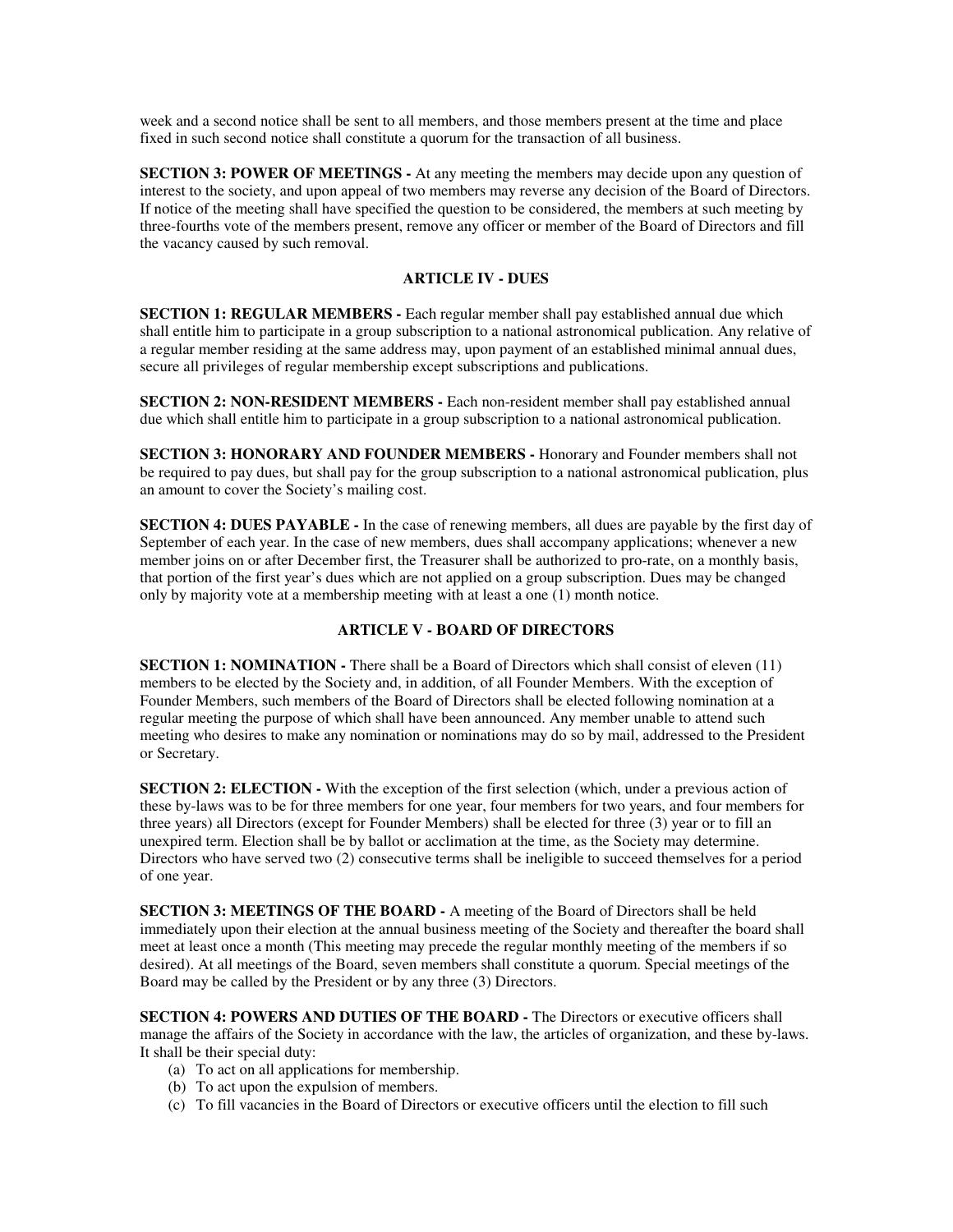vacancies.

- (d) To make recommendations to the members at the regular meetings relative to matters which in their opinion the members should decide. (The Directors may remove from office any Director, officer, or member who violates the law, the articles of organization, or these bylaws or for any other good and sufficient reason.) Should a Director absent himself without good cause for three (3) consecutive meetings of the Board, his directorship shall be declared vacant by the Board of Directors.
- (e) To determine the method of construction of any observatory owned by the Society, and provide for its financing, and determine its general policies, the details of management, however, to be left to the judgment of the Observatory Director who shall be appointed by the Board of Directors, and, by two-thirds vote, to declare vacant the position of Observatory Director at any time.

**SECTION 5: TEMPORARY OFFICERS -** During the absence or disability of any officer, the Board of Directors may appoint another member to act temporarily in his stead.

# **ARTICLE VI - ELECTIVE OFFICERS**

**SECTION 1: ELECTIONS AND VACANCIES -** Immediately following their election at each annual meeting of the Society, the Directors shall convene and elect a President, Vice President, Secretary, and Treasurer for the ensuing year who shall serve until successors are elected. Any of these officers, who is not already a member of the Board of Directors, shall ex-officio become a member of the said Board. Whenever any vacancy shall occur in any such office, the Directors shall as soon as possible, fill such vacancy by election for the unexpired term.

**SECTION 2: PRESIDENT -** The duties of the President shall be to preside at all meetings of the Board of Directors and of the members and to have a general supervision of the affairs of the Society.

**SECTION 3: VICE-PRESIDENT -** The principal duties of the Vice-President shall be to discharge the duties of the President in the event of absence or disability, for any cause whatever, or the latter.

**SECTION 4: SECRETARY** - The principal duties of the Secretary shall be to countersign all deeds, leases, and conveyances executed by the Corporation, affix the seal of the corporation thereto, and to such other papers as shall be required or directed to be sealed, and to keep a record of the proceedings of the Board of Directors, and the monthly meetings of the members, and to safely and systematically keep all books, papers, records, and documents belonging to the Society, or in any wise pertaining to the business thereof.

**SECTION 5: TREASURER -** The principal duties of the Treasurer shall be to keep and account for all moneys, credits, and property, of any and every nature, of the Society, which shall come into his hands, and keep an accurate of all moneys received and disbursed, and of money and property on hand, and generally of all matters pertaining to this office, as shall be required by the Board of Directors.

**SECTION 6:** The Board of Directors may provide for the appointment of such additional officers as they may deem for the best interests of the Society.

### **ARTICLE VII - COMMITTEES**

**SECTION 1: STANDING COMMITTEES** The newly elected President shall immediately upon election, appoint the chairmen of the following standing committees:

Program Planning Committee Publicity Committee Membership Committee Observatory Committee

**SECTION 2: TEMPORARY COMMITTEES -** The President shall appoint chairmen of such temporary committees as may be required from time to time, upon direction of the Board of Directors, from the members of the Society. These committees, which are appointed, will serve until they are discharged by the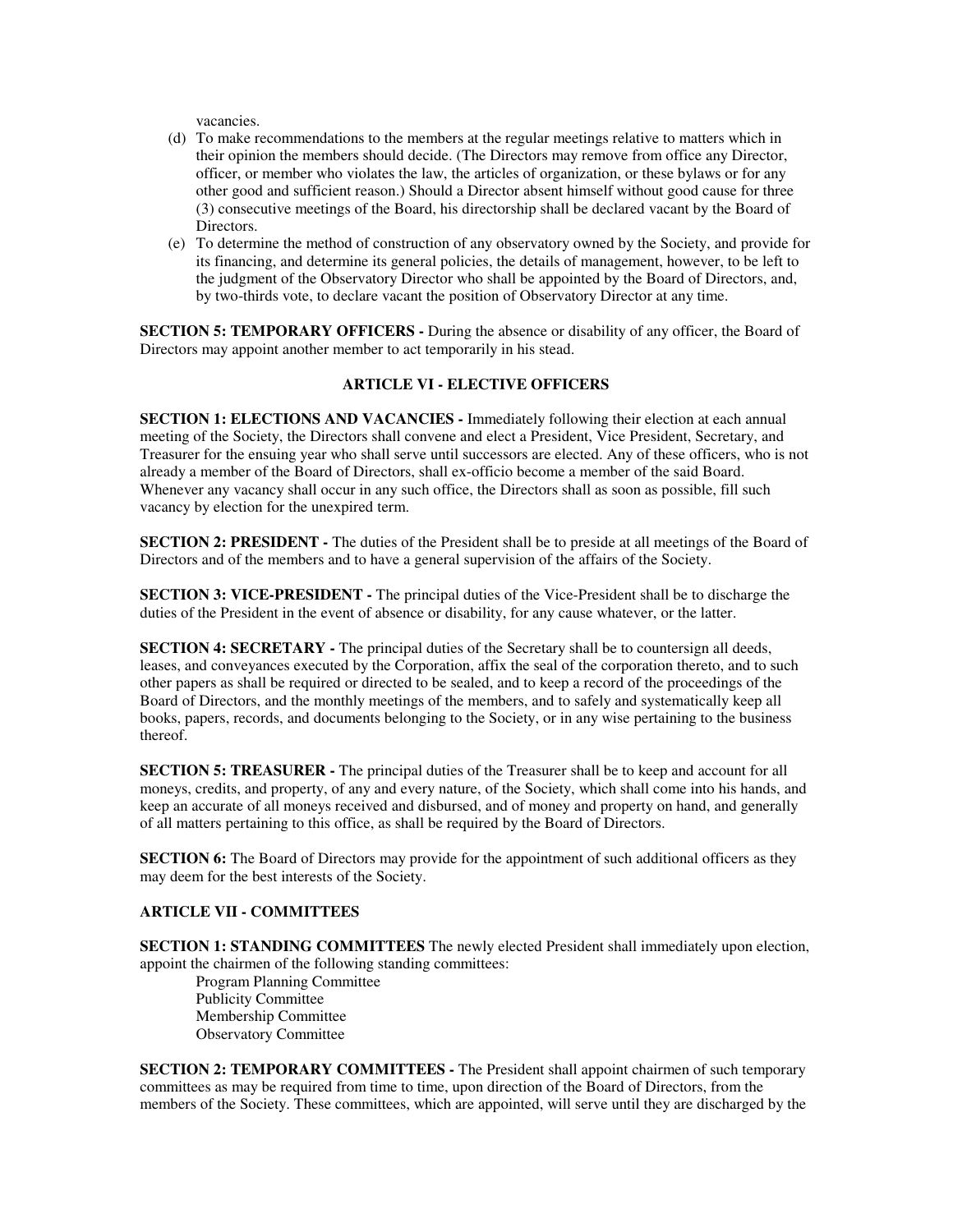Board.

**SECTION 3:** Each committee chairman, immediately upon receiving his appointment, shall select at least two members from the society to serve with him on his committee.

**SECTION 4:** No one member of the Society or Board of Directors shall hold more than one committee chairmanship although any member may serve on more than one committee.

## **ARTICLE VIII - OBSERVATORY**

**SECTION 1: CONSTRUCTION AND MAINTENANCE -** The Board of Directors shall have full control over the construction and maintenance and operation of any Observatory owned by the Society, the details of management, however to be left to the judgment of the Observatory Director assisted by the Observatory Committee.

**SECTION 2: OBSERVATORY DIRECTOR - The immediate management of any Observatory owned** by the Society shall be in the hands of an Observatory Director who shall be appointed by the Board of Directors for a term of three (3) years, but whose office may be declared vacant at any time by a two-thirds vote of the Board of Directors. When not already a member of the Board of Directors, said Observatory Director shall ex-officio become a member of said Board. The Observatory Director shall perform his duties subject to such regulation as the Board shall prescribe. The Observatory Director shall appoint such assistants as he may find necessary and shall prescribe their duties.

**SECTION 3: OBSERVATORY COMMITTEE -** The Observatory Committee shall assist and advise the Observatory Director, but shall not be clothed with any authority to direct action or policies, and in case of any differences of opinion between the Observatory Director and the Observatory Committee, neither shall be authorized to overrule the other but such differences shall be submitted to the Board of Directors for final determination.

### **ARTICLE IX - AMENDMENTS**

**SECTION 1: AMENDMENTS TO THE BY-LAWS -** These by-laws may be amended by majority vote of all members present at any regular meeting.

**SECTION 2: AMENDMENTS TO THE ARTICLES OF ORGANIZATION -** The Articles of Organization may be amended by vote of one-half of all regular members of the Society.

## **ARTICLE X - ENDOWMENT FUND**

**SECTION 1:** The Society shall establish and operate an Endowment Fund (herein referred to as "the Fund"). The principal balance of the Fund is permanently fixed at the sum of \$40,000 plus the sum of additional donations made on behalf or by the bequest of the past and present Society members, or from sources outside the Society and specifically designated for the fund. The principle balance may be drawn down below this amount only in the event the Society experiences severe financial distress, which shall be determined by a two-thirds members vote of the Society's members holding Regular, Non-Resident, and Founder status (one vote per family).

**SECTION 2:** Administration of the Fund shall be performed by the Society's Treasurer, with the knowledge and consent of the Board of Directors. The Fund's principle and interest balances shall be invested in financial instruments at the discretion of the Board of Directors. The sum of all investments comprising the Fund shall not be less than the previously stated fixed balance.

**SECTION 3:** The Treasurer shall provide a report on investments, earnings, deposits, and withdrawals within the Fund at least once per fiscal year to the Board of Directors and the Membership.

**SECTION 4:** Interest and/or dividends accumulated through investment of the Fund's principle shall be available to finance projects relating to the Society's Observatory including construction and/or purchase